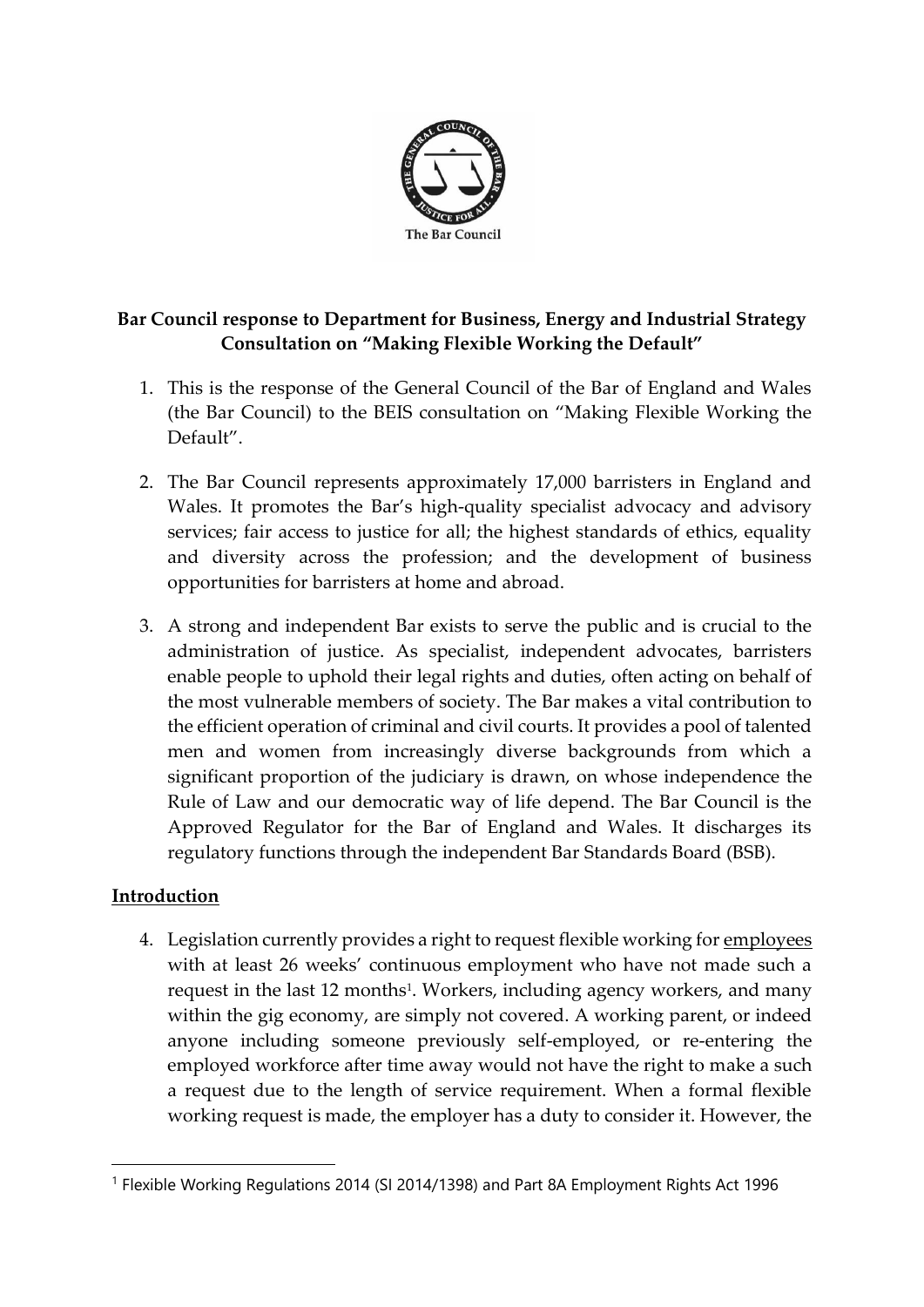employer may refuse it on a wide range of grounds and has up to three months in which to do so. The right is mainly procedural rather than substantive and while a refusal to grant flexible working arrangements may give rise to other claims, in practice the legislation is seen by legal practitioners specialist in labour law as toothless. ACAS has issued guidance and a Code of Practice<sup>2</sup>. This can be taken into account by an Employment Tribunal, but failure to follow either does not lead to sanction.

- 5. The Covid pandemic has changed the ways in which the workforce in the United Kingdom works in ways which many could not have imagined prior to its onset. It is the view of the Bar Council that emergency steps taken by employers, employees and workers to keep going during national lockdowns and during times of restriction and caution, have accelerated a change that was occurring in any event. The pandemic has forced the workforce into trialling innovative methods of working which, in some cases, have endured beyond lockdown due to resulting efficiencies and positive responses. Not all working arrangements during the pandemic have, however, yielded positive results and it is important that any review of flexible working arrangements is balanced and takes into account the needs of those beyond the typical office or deskbased worker. Further, we recognise that some types of flexible working, for example home working, may work for some and not for others. For example senior employees with established networks may not experience the same disadvantages from not being in the workplace – such employees may have much less need to learn from and observe other employees than someone who in training or junior in their role or experience. Those in the formative years of training or building experience or contacts may benefit from some types of flexible working whilst not others. The Bar Council urges a balanced approach whilst recognising we must disentangle the need for an intentional culture of learning and proactive knowledge transfer from presenteeism and proximity bias.
- 6. With schools shut for many months in 2020 and 2021 and many parents taking on home-schooling, surveys such as that undertaken by the Trade Unions Congress<sup>3</sup> (TUC) as part of its report on "The Future of Flexible Work" (June 2021) have highlighted a disparity between the sexes with many mothers taking on a greater proportion of childcare responsibilities at home. There has been concern across many sectors that any gains for women in the workplace are being lost and that inequalities could become further entrenched if action is not taken. That sentiment has been echoed by organisations at the coalface of dealing with workplace discrimination such as Maternity Action, Working

<sup>&</sup>lt;sup>2</sup> https://www.acas.org.uk/acas-code-of-practice-on-flexible-working-requests

<sup>3</sup> https://www.tuc.org.uk/research-analysis/reports/future-flexible-work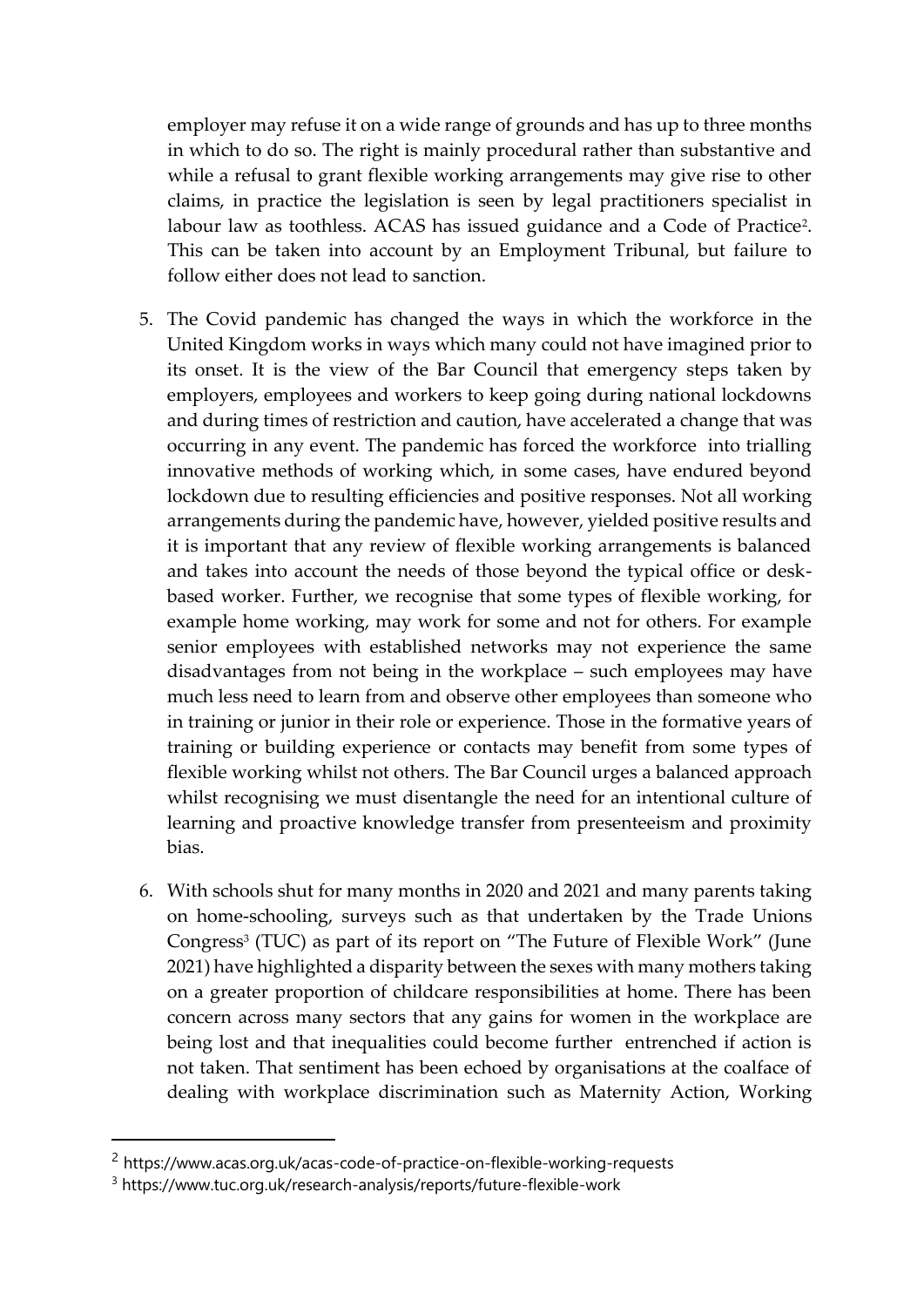Families and Pregnant Then Screwed, and campaigners like Anna Whitehouse supported by Sir Robert McAlpine which commissioned the high profile 'Forever Flex' report. The Government has already considered the results of the work done in this area by Chartered Institute of Personnel and Management (CIPD) in its role leading the taskforce including the Megatrends report published in January 2019<sup>4</sup> .

- 7. Many cases heard in the employment tribunal are, in reality, about flexible working and are pursued as indirect sex discrimination claims by women, not least because of the limited enquiry undertaken under the current statutory regime and the very limited remedies available. However, this is not an avenue that men can pursue in most cases due to the need to establish both group and individual disadvantage as a precursor to any claim under s.19 Equality Act 2010. Men as a group do not tend to be disadvantaged in the same way as women in the workplace, for example, Tribunals tend to recognise that provisions, criteria, and practices relating to e.g., working hours and homeworking affect women as a group differently because more women than men tend to be primary carers of children. However, a [poll of 3,000 working](https://protect-eu.mimecast.com/s/K5ftCyP8jUrLq4xuM4OB7)  [parents](https://protect-eu.mimecast.com/s/K5ftCyP8jUrLq4xuM4OB7) found that one in ten fathers had quit a job after having a flexible working request turned down; one in five with flexible arrangements felt discriminated against by their managers and co-workers, and a quarter said their line manager did not understand the pressures of juggling work with family life.
- 8. Three-quarters (76%) of a [nationally representative sample](https://protect-eu.mimecast.com/s/SAkrCxkGgF1xnXYS8N73I) of partnered fathers who spent the spring 2020 lockdown full-time at home said they wanted to work more flexibly in future, with 63% hoping to work more from home. .
- 9. The Bar Council does not wish to see one system being replaced by another in which differing values are placed on employees and workers with different characteristics. In order to ensure cohesion in the workplace it is important that flexible working is a right that is accessible to all without having to argue why they are more deserving than a colleague.
- 10. This consultation provides the Government with a unique opportunity to reform employment law in respect of flexible working in a way that does allow the workforce to be built back better and to future proof working methods and arrangements. The Bar Council strongly urges the Government to consider not simply amending parts of the existing legal framework in the ways suggested within the consultation, but to look at overhauling this entire area of law in a

<sup>4</sup> https://www.cipd.co.uk/knowledge/work/trends/megatrends/flexible-working#gref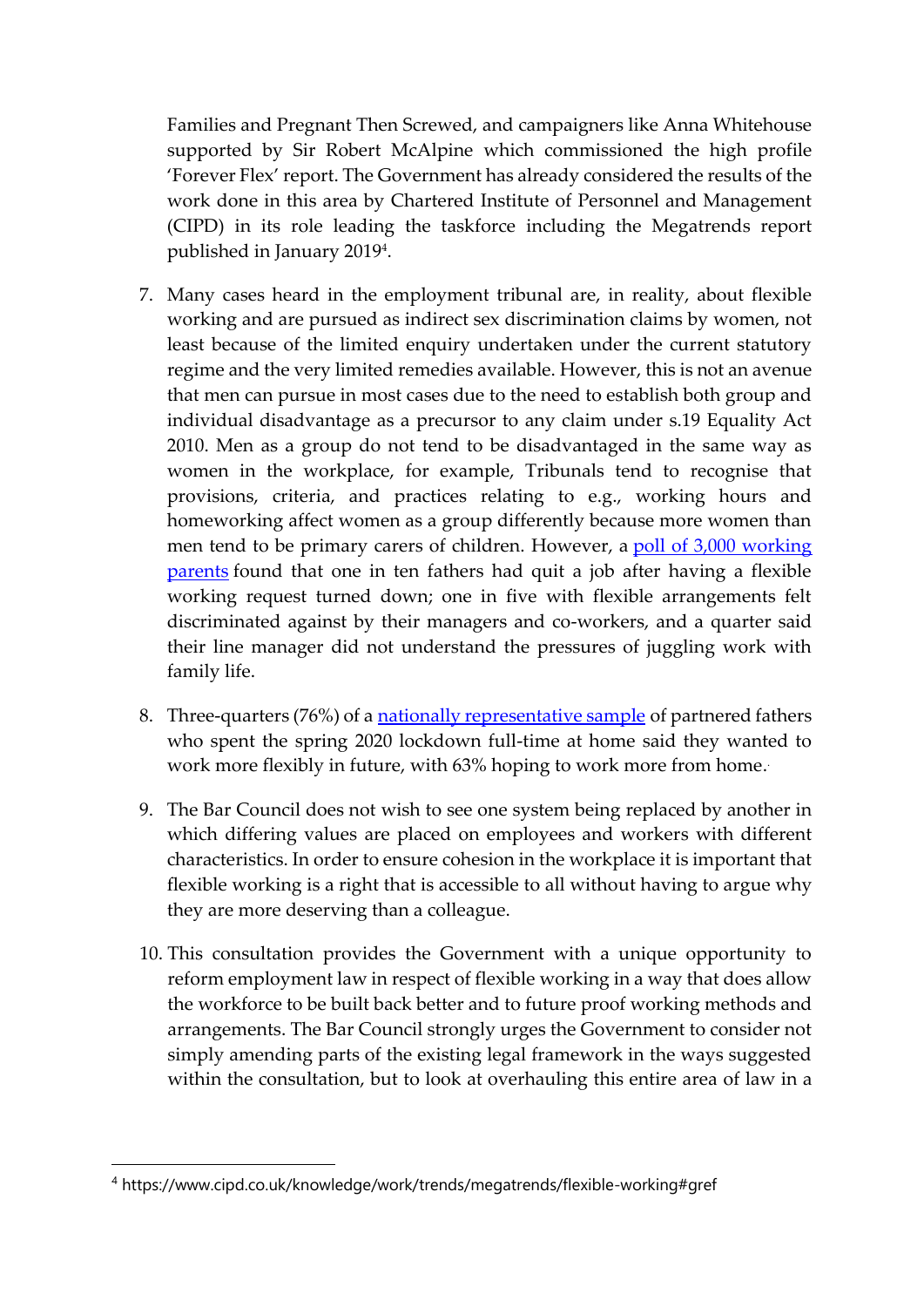way that strengthens the ability of employers, employees and other workers to meet the challenges that lie ahead during the post-Covid economic recovery.

- 11. Maximising and harnessing the talents of the working population and creating a productive and diverse workforce must be central to that mission. Other countries have been embedding flexible working into their culture for many years. For example, Finland, by 2011, was offering the most flexible working schedules on the planet according to a study undertaken by Grant Thornton. Their Working Hours Act 1996 gave most staff the right to start or finish work up to three hours earlier or later. Different working hours or patterns are of course but one facet of agile or flexible working. Jobs which are more output driven may offer greater scope to flex than those where shift patterns are harder to change but, even in the NHS, one of the largest employers in this country, successful flexible working pilots have been trialled with Flex NHS leading the way in this regard. In recent weeks, the data and research produced and collated in the Flexonomics report<sup>5</sup> highlights the surprisingly high financial cost to the economy of *not* embedding flexible working into our culture here in the UK.
- 12. We suggest that addressing the law on flexible working is an important step on that journey not only in terms of unleashing economic potential, but in speaking to the value placed on all of the working population irrespective of socio-economic status, caring responsibilities, and race, sex, disability or indeed any other characteristic protected by the Equality Act 2010.
- 13. Working parents are not the only group the economic productivity, wellbeing and personal autonomy of which stands to be increased by measured changes to the legal framework on flexible working, although this is a group that we consider merits special attention.
- 14. We suggest that simplicity in reframing the right to work flexibly and its application to all of the working population will increase the uptake of flexible working, decrease administrative burdens for employers and make it easier to educate and assist everyone as to the framework within which flexible working can take place.
- **15. In summary the Bar Council suggests that the following is given consideration:**
	- *Making the right to request flexible working a day 1 right for all employees and workers;*

<sup>5</sup> [https://www.srm.com/media/3369/2021-11-12-confidential-flexonomics-a-report-by-pragmatix](https://www.srm.com/media/3369/2021-11-12-confidential-flexonomics-a-report-by-pragmatix-advisory-for-sir-robert-mcalpine-and-mother-pukka.pdf)[advisory-for-sir-robert-mcalpine-and-mother-pukka.pdf](https://www.srm.com/media/3369/2021-11-12-confidential-flexonomics-a-report-by-pragmatix-advisory-for-sir-robert-mcalpine-and-mother-pukka.pdf) (November 2021)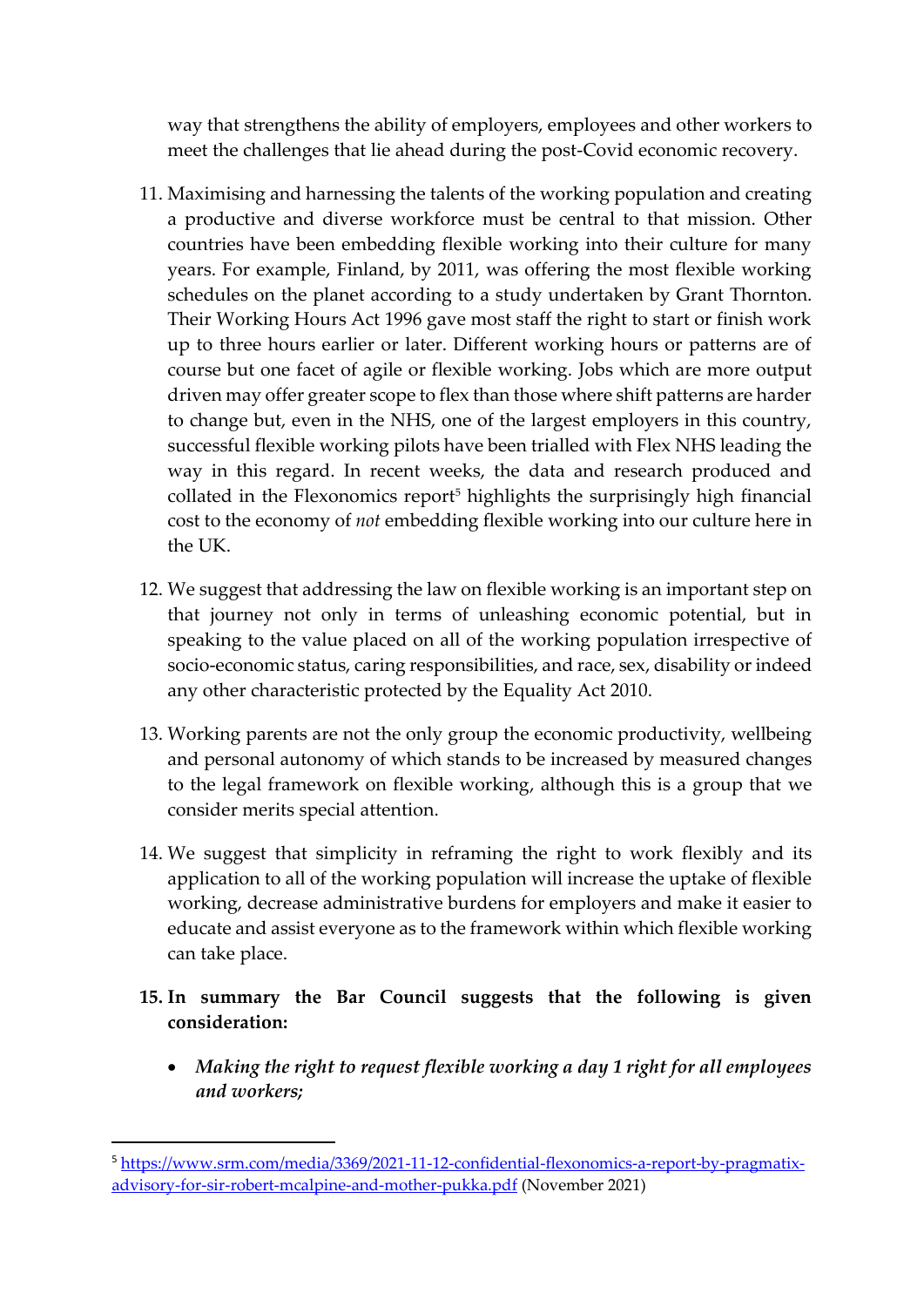- *Creating a right to work flexibly for all employees with narrow exceptions, more closely defined than the statutory reasons which currently apply and removing the eight statutory reasons;*
- *Removing the limitation that only one flexible working request may be made in a 12-month period and replacing it with a need for there to be a material change of circumstances and*
- *Creating useful tools and guidance to support employers in offering and managing trial periods of flexible work and flexible work arrangements in general.*
- 16. The consultation document refers to both 'employees' and 'workers'. In employment law, those statuses denote different groups with different legal rights, where employees have greater legal rights than workers. Currently, the right to request flexible working applies only to employees. The definition of employment is contained within s.230(1) Employment Rights Act 1996 ('ERA'). A 'worker' is an individual defined within s.230(3) ERA 1996.
- 17. In order for a contract of employment to exist, there must be mutuality of obligation between employer and employee. That is to say the employer is obliged to offer the employee work and the employee is obliged to accept the work offered.
- 18. Employment status is likely to remain an essential element of any new flexible working regime. It is difficult to envisage a regime in which someone has a statutory right to request flexible work when there is no obligation in law for the contracting party to offer that work in the first place.
- 19. However, this does leave a significant proportion of the workforce caught by a potential lacuna. One of the identified benefits of being a worker is the flexibility that attaches to that status, i.e., the ability to work as and when, for example around periods of study. This is, of course, not a complete picture. Worker status encompasses those who are working in that manner by choice with a view to their own personal circumstances, to those at the other end of the spectrum who are underemployed, agency workers or those who are in a poor bargaining position to improve their working circumstances.
- 20. In light of the legal difficulties, it may be worth exploring the creation of a framework in respect of which workers can make a request for flexible working (for example to undertake work from home) but one that is less prescriptive than the regime for employees. It would create the right to request and the right to have the request considered through which a discussion is facilitated. It is accepted that such a right would be less effective than any new flexible working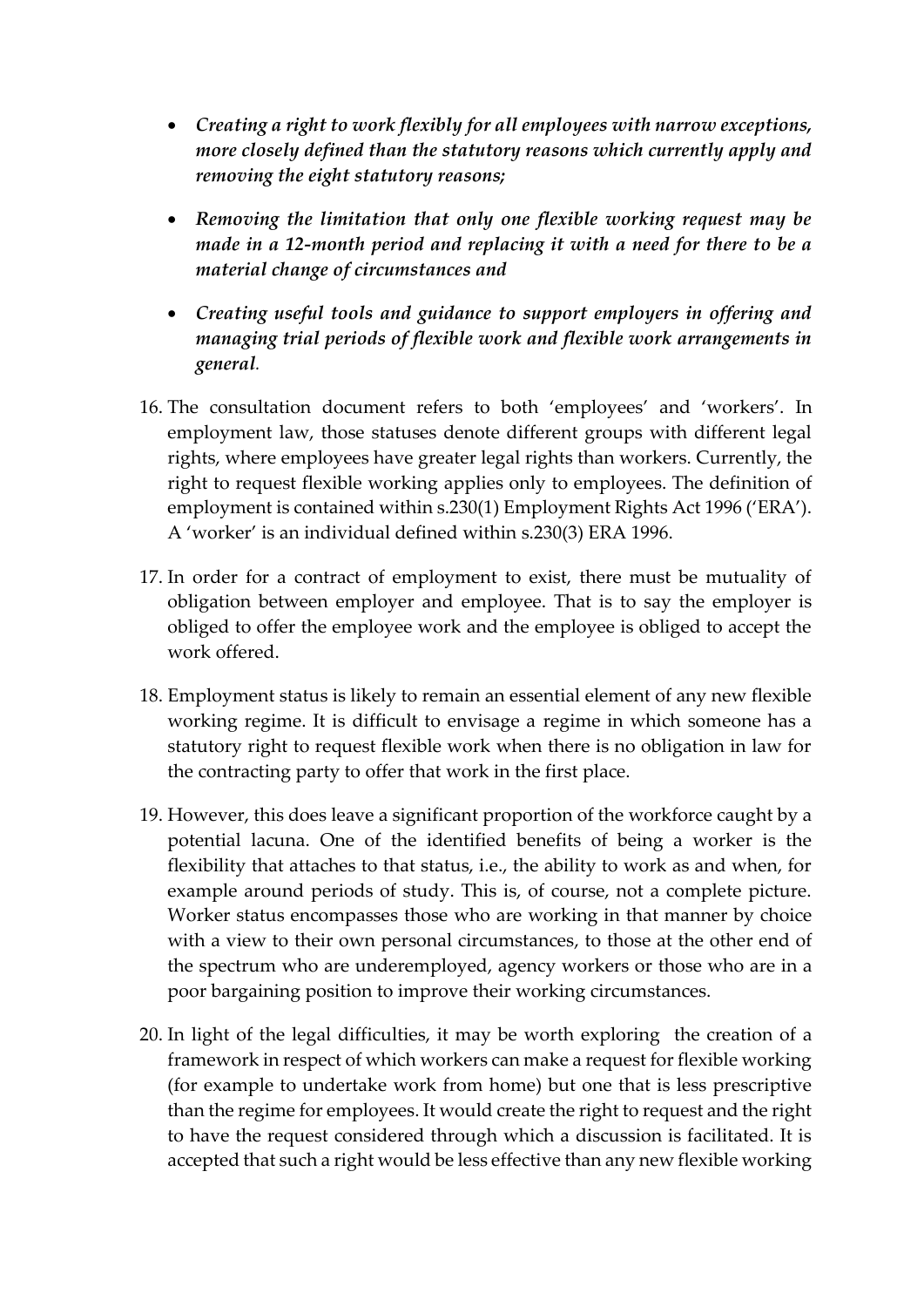regime for employees. It would nonetheless be the basis for a conversation taking place whilst still recognising the legal and conceptual hurdles.

### **Consultation Responses to Specific Questions**

*Do you agree that the Right to Request Flexible Working should be available to all employees from their first day of employment?*

- 21. The Bar Council strongly agrees but only as a bare minimum. The Government, we suggest, ought to consider going much further than this. The Bar Council has suggested above that the Government should give further consideration to:
	- a. Extending the right to request to work flexibly to all *workers* from day 1 and
	- b. Creating a substantive right to work flexibly for all *employees* from day 1.
- 22. For some job applicants to access the job market in the first place, including for those returning from a period of leave or having been out of the market due to other factors including redundancy, some degree of flexible working may be essential from the outset. It may well be impossible and potentially economically infeasible to remain in post for 26 weeks before then acquiring the right to ask for flexible working.
- 23. It is anachronistic now not to have the right to even request flexible working until 26 weeks' continuous employment has been attained. In our introduction, we make the point that the right itself is largely procedural rather than substantive and it is widely regarded in the employment law community as a toothless piece of legislation with limited remedy available.
- 24. The Bar Council considers that the right to request flexible working arrangements ought to be a day 1 right for all workers and not just employees. Further, a substantive right to work flexibly save in narrow circumstances in which this simply is not practicable ought in our view to apply from day 1 to all employees.
- 25. If all that were to occur as a result of the current Consultation were a modification to make the existing right to request to work flexibly a day 1 right, this would represent a very modest change indeed. For an employee for whom flexible working is essential or important, it is difficult to see why they would accept a job in the hope of a favourable response to a statutory request they can only make once in 12 months after being in post for 26 weeks and so a day 1 right does provide some benefit whilst retaining much of the uncertainty. For many, this would not be affordable, or it may not be a gamble worth taking and it would, in our view, impact on general recruitment, including by further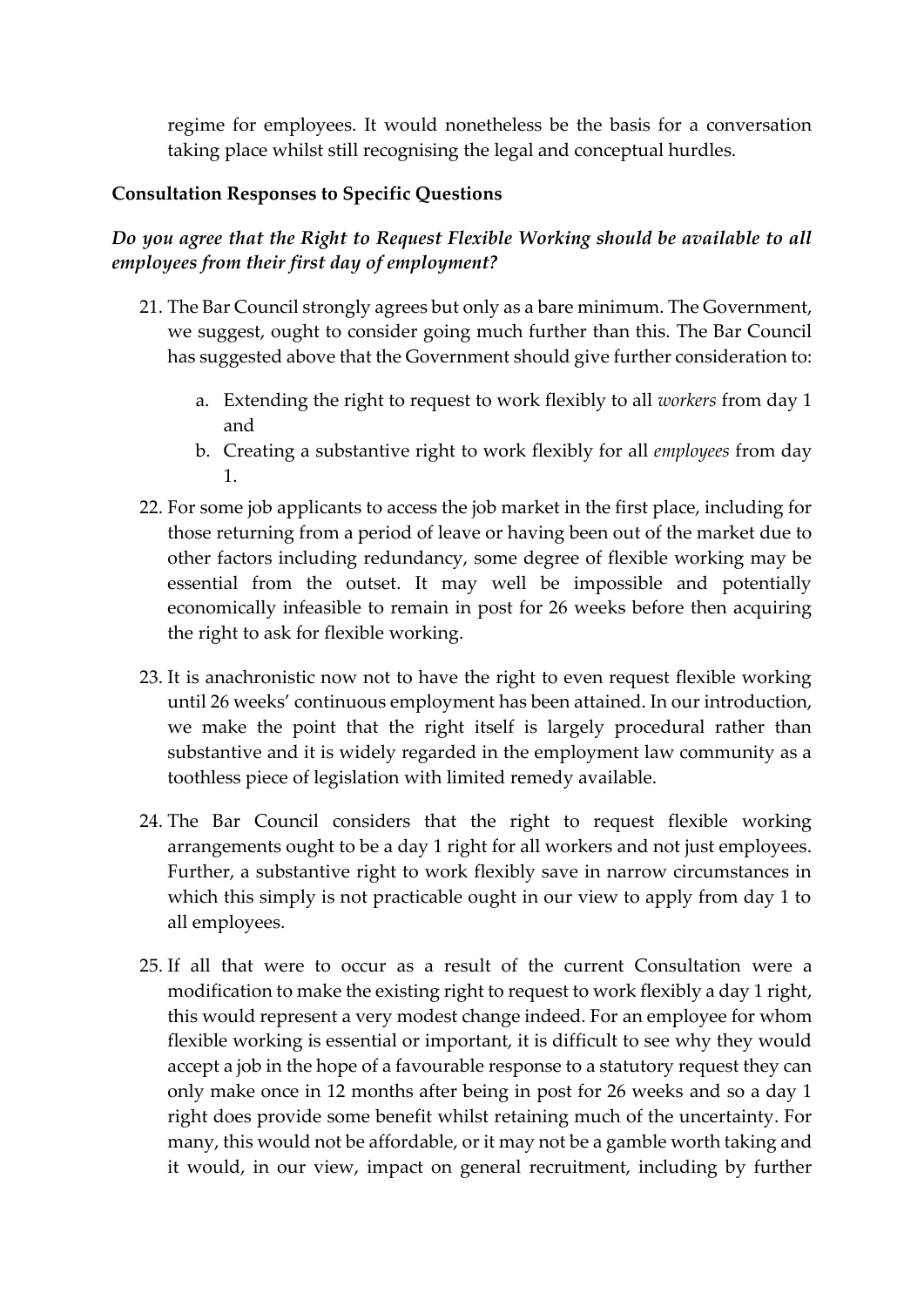entrenching sex inequality and economic disparity in the workforce, and retention of talent. Shifting the right to make a statutory request from 26 weeks to day 1 is, while welcome, of limited benefit overall. The case for workers is somewhat different given the legal and conceptual issues referred to in the introduction and if a right to request is to be given to workers then this would be better framed as a day 1 right especially as the nature and duration of engagements for workers tends to be different to employees and a 26 week period may be wholly infeasible in some cases as the engagement may well last for less time than that.

#### *Whether the eight business reasons for refusing a Request all remain valid*

- 26. The Bar Council considers that the eight prescriptive business reasons, which are so widely drafted as to provide an employer with a ready-made opt out in almost any case in which a flexible working request is made, should be abolished, and replaced with a different regime. That regime ought to place the burden of proof on the employer as to its reason for refusal and whether its reason is an adequate one in all the circumstances. This would be an important step in changing the overall culture and tendency of employers to see the eight reasons as a checklist or selection of reasons to opt out.
- 27. Section 80G(1)(b) Employment Rights Act 1996 ('ERA') provides that an employer who has received an application for a variation of contract shall only refuse the application because *he considers* that one or more of the following grounds applies—
	- *(i) the burden of additional costs,*
	- *(ii) detrimental effect on ability to meet customer demand,*
	- *(iii) inability to re-organise work among existing staff,*
	- *(iv) inability to recruit additional staff,*
	- *(v) detrimental impact on quality,*
	- *(vi) detrimental impact on performance,*
	- *(vii) insufficiency of work during the periods the employee proposes to work,*
	- *(viii) planned structural changes, and*
	- *(ix) such other grounds as the Secretary of State may specify by regulations.*
- 28. There is no definition of what would amount to a "detrimental" impact on subsections (ii), (v) or (vi), and no guidance as to how much additional cost would amount to a burden, or how 'inability' in (iii) and (iv), or "insufficiency" in (vii) are to be measured.
- 29. No other grounds for refusing an employee's request have been specified by the Secretary of State, and there is no catch all of "some other reasonable ground". The eight grounds set out in this provision are exhaustive. Perhaps inevitably, employers have tended to use this list of eight reasons as a checklist.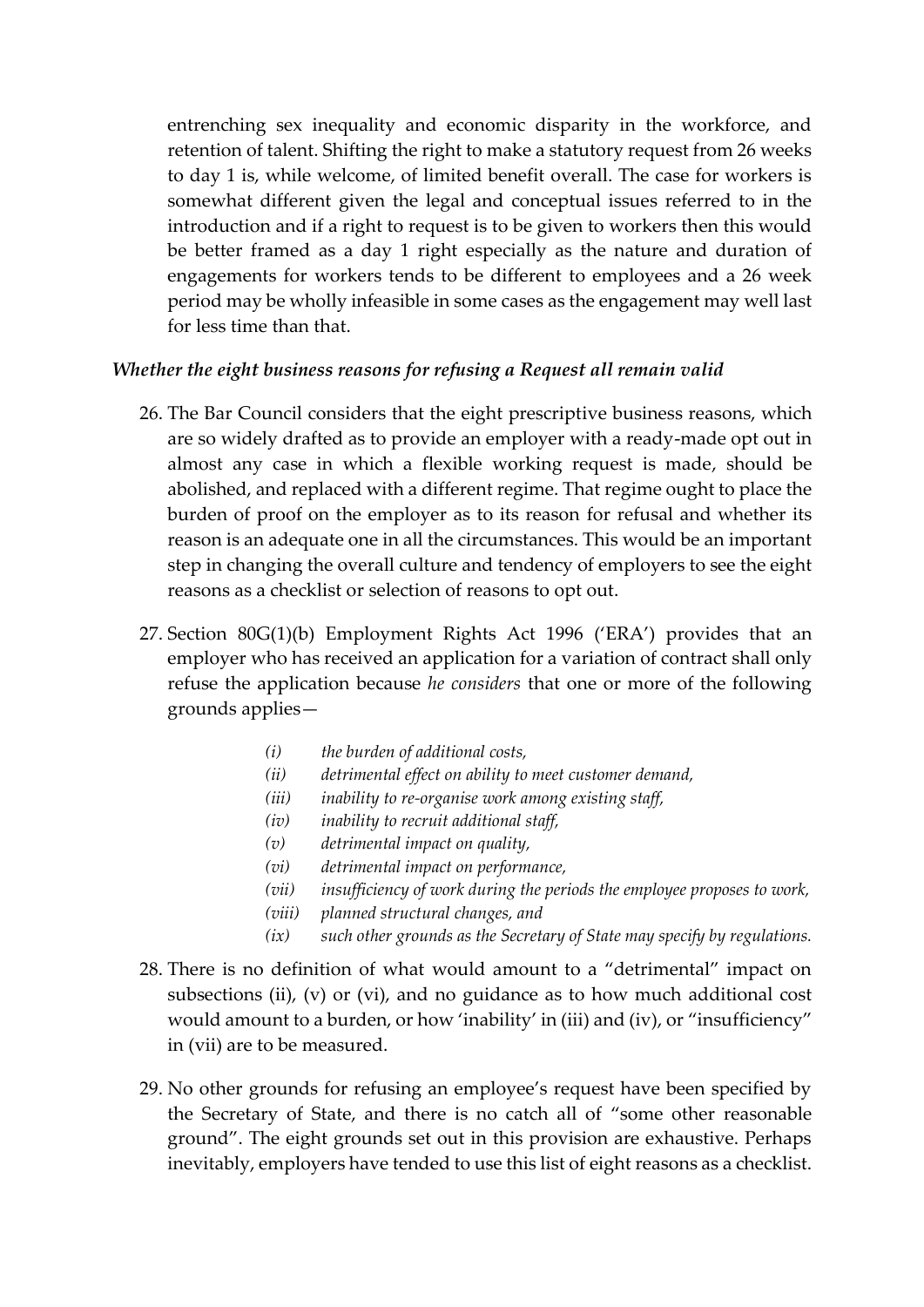30. The only substantive (as opposed to procedural) ground on which an employee may challenge the decision, is if it was "based on incorrect facts" (see s.80H(1) ERA). As to what this scope of enquiry permits – this was considered by the Employment Appeal Tribunal (one of the very, very few appellate authorities considering these provisions) in *Commotion Ltd v Rutty* [2006] IRLR 171, in which HHJ Burke QC held at paragraph 37 – 38 (emphasis supplied):

> *[an] employee is entitled to present a complaint to an employment tribunal on the basis that the decision to reject his application for flexible working was based on incorrect facts sections see 80H(1)(b). It must follow that the tribunal is entitled to investigate the evidence to see whether the decision was based on incorrect facts. There is, we would suggest, a sliding scale of the considerations which a tribunal may be permitted to enter into in looking at such a refusal. The one end is the possibility that all that the employer has to do is to state his ground and there can be no investigation of the correctness or accuracy or truthfulness of that ground. At the other end is perhaps a full enquiry looking to see whether the employer has acted fairly, reasonably, and sensibly in putting forward that ground. Neither extreme is the position, in our judgment, which applies in the relevant statutory situation. We accept Mr Dunn's [counsel for the employer] submission that the tribunal is not entitled to look and see whether they regard the employer as acting fairly or reasonably when he puts forward his for rejection of the flexible working request. However, we reject Mr Dunn's submission that the tribunal is not entitled to examine the facts objectively at all, for if they were not so entitled, the jurisdiction set out or the right to make an application set out by s.80H(1)(b) would be of no use. The true position, in our judgment, is that the tribunal is entitled to look at the assertion made by the employer ie the ground which he asserts is the reason why he has not granted the application and to see whether it is factually correct. In this case, it does not arise; but another case, it may be for instance that the bona fides of the assertion might have to be looked into.*

> *In order for the tribunal to establish whether or not the decision by the employer to reject the application was based on incorrect facts, the tribunal must examine the evidence as to the circumstances surrounding the situation to which the application gave rise. In doing so, the tribunal are entitled to enquire into what would have been the effect of granting the application. Could it have been coped with without disruption? What did other staff feel about it? Could they make up the time? and matters of that type. We do not propose to go exhaustively through the matters at which a tribunal might wish to look, but if the tribunal were to look at such matters in order to test whether the assertion made by the employer was factually correct, that would not be any misuse of their powers and they would not be committing an error of law.*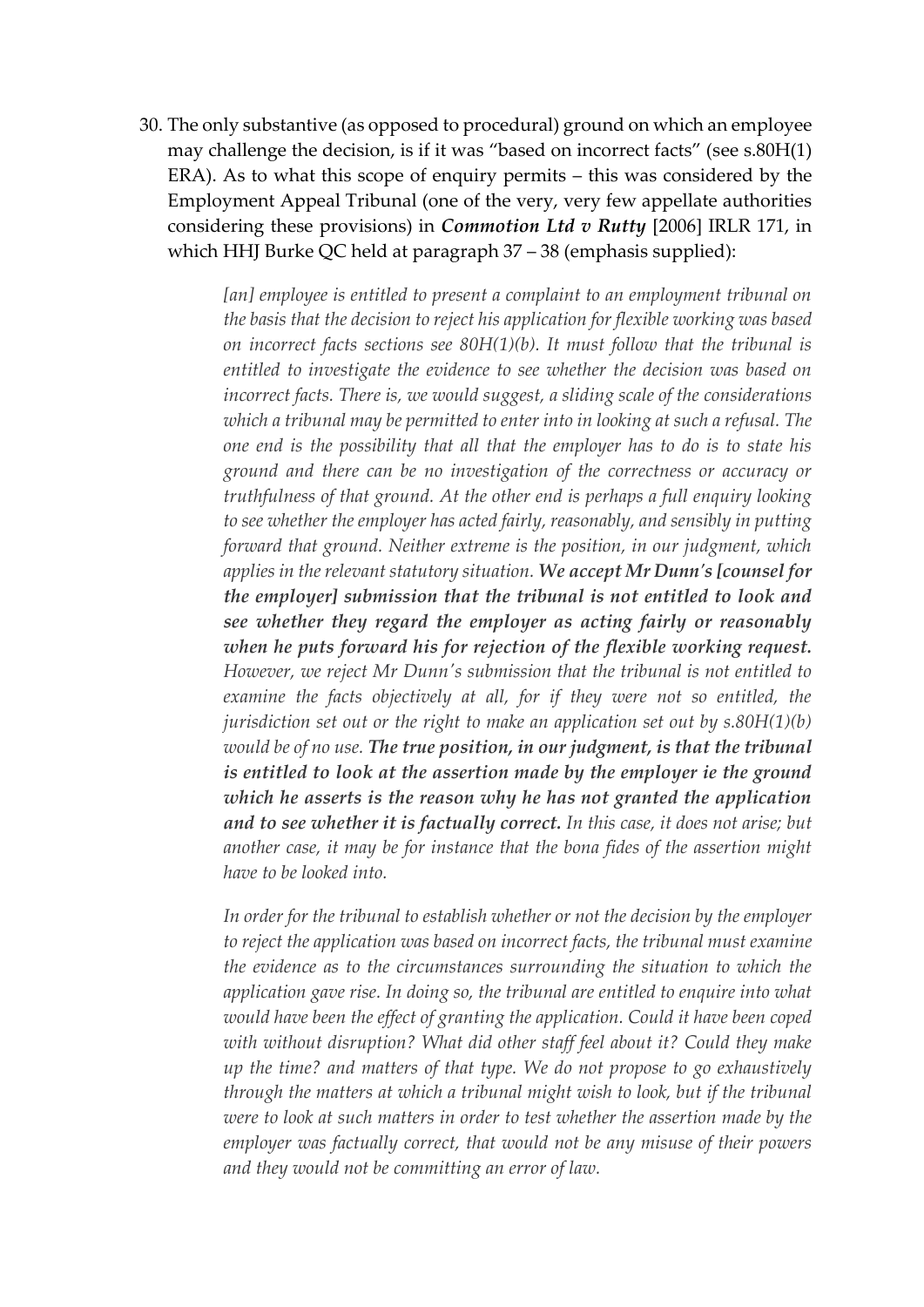- 31. This decision was the subject of some criticism in leading textbooks (e.g., *Harvey on Industrial Relations and Employment Law* at division J, para [916.02]) as to whether the scope of inquiry which a tribunal is permitted to undertake is as wide as suggested in this judgment. The legislation directs consideration of whether *the employer considers* that one or more of the grounds apply – i.e., simply asking if the employer has the necessary subjective belief – albeit based on facts which are not "incorrect". Whether or not the scope of investigation is properly considered to be as broad as suggested in *Rutty*, it is certainly clear that the task of an employment tribunal falls far short of considering whether the decision is objectively justifiable.
- 32. Claimants have frequently sought to ensure that the refusal of any requests have been considered by tribunals on their substantive merits by including claims of sex discrimination – and in particular indirect sex discrimination. By way of example, this was seen in *Shaw v CCL Ltd* [2008] IRLR 284.
- 33. It is understood that the 2019 Conservative Party Manifesto $^{\rm 6}$  stated:

*"…we will encourage flexible working and consult on making it the default unless employers have good reason not to."<sup>7</sup>*

- **34. The Bar Council respectfully suggests that the stated desire to have flexible working as a default unless employers have good reason not to, requires two important steps to be put into place:** 
	- **a. The ability of an employment tribunal to consider whether an employer has a "good reason".**
	- **b. The burden of proving this "good reason" to be placed on the employer.**
- 35. The best way of achieving the first of these would be to adopt the 'justification' test used in the Equality Act 2010, and ask whether the employer has shown that its refusal of the request amounted to:

*"a proportionate means of achieving a legitimate aim".*

- 36. This is a test well known, and well understood, by practitioners in this area. It involves a two-stage inquiry of asking:
	- a. Firstly, whether there is a legitimate aim being pursued by the employer. This ought not be restricted to the eight business reasons currently set

<sup>6</sup> [www.conservatives.com](http://www.conservatives.com/) – Manifesto at p.39

<sup>7</sup> <https://www.conservatives.com/our-plan/conservative-party-manifesto-2019>

See "*Fairness in the Workplace"* at p39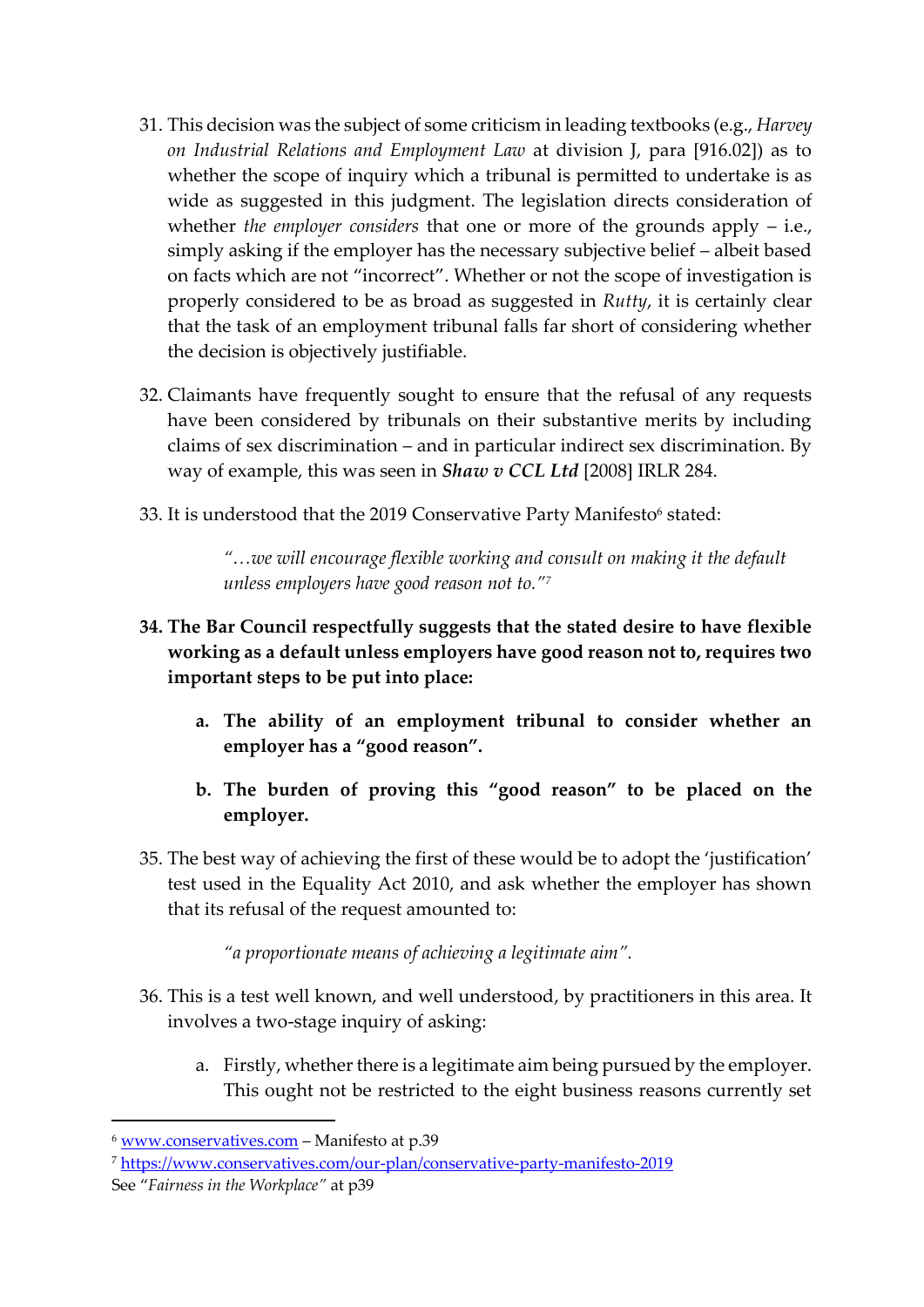out in the legislation, but ought to be open ended. The needs of employers are frequently specific to their sector / geographic location / operating methods. Guidance would no doubt be of assistance – to be issued by a respected and expert body such as ACAS. Crucially, it does not involve a tribunal substituting its decision for that of an employer, or dictating to business what should be done, but does allow meaningful consideration of the aims identified.

- b. The second question is whether an employer has acted proportionately in seeking to achieve their legitimate aim. This calls into issue the process adopted, whether meaningful consideration has been given to the contentions of the parties, whether there have been trial periods etc. Again, the scope of enquiry is not closed, and can be tailored to the individual circumstance.
- 37. Given that a very large number of the claims about refusing flexible working arrangements which end up in litigation are taken as sex discrimination claims, (and a great many employees never get beyond an informal and disappointing discussion with a manager before even making a statutory request) the Bar Council considers that this is an additional reason why the objective justification test would be appropriate if applied across the board to all of the workforce and not just in the case of women seeking flexible arrangements.
- 38. Data and surveys show that employers and employees want to make flexible working work. The replacement of the eight business reasons by an objective justification regime is an important step in embedding this in UK work culture and bringing greater balance to the worker-employer relationship, where the employer typically wields power.
- 39. It also allows a business to be able to deal with flexible working arrangements proposed on their merits and to consider requests holistically. Where necessary a refusal to allow flexible working can be explained by reference to the employer's aim and the question of proportionality.

## *Do you agree that employers should be required to show that they have considered alternative working arrangements when rejecting a statutory request for flexible working?*

40. While the Bar Council considers that the time has come to move away from a regime that simply allows for requests to be made and requires them to be considered, to a regime by which there is a right to work flexibly unless certain factors apply, it does agree with this premise in the alternative.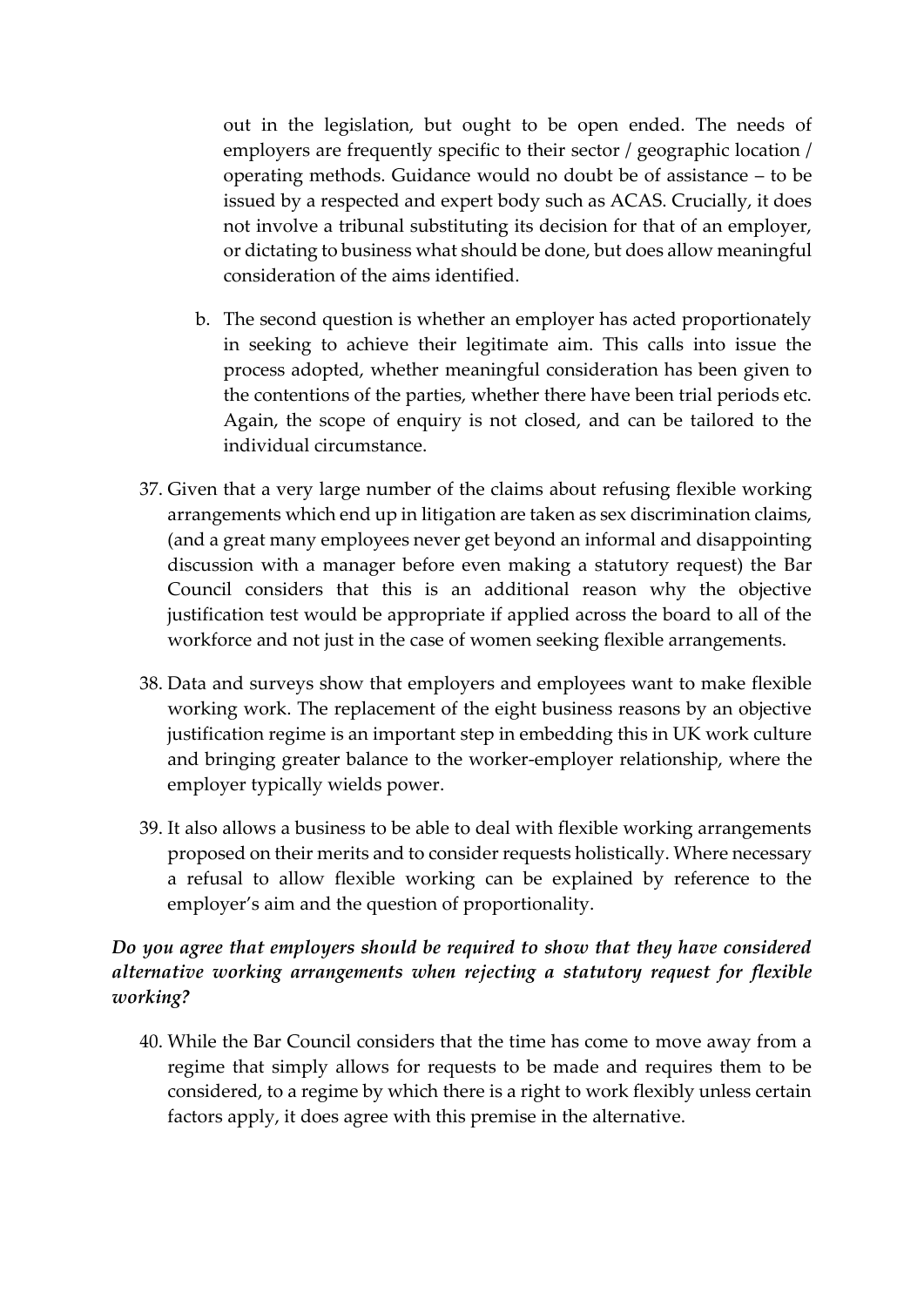- 41. Given our view that the eight business reasons should be removed, and it should be for the employer to establish a reason which is objectively justified, it would certainly assist any employer to consider alternatives before invoking any exception to the right to work flexibly (or if the Government retains the existing system, before rejecting a statutory request).
- 42. The current system fails to ensure a proper discussion between the parties. The threshold for the employer to comply with "consideration" of a request is far too low. By requiring an employer to demonstrate that it has considered alternatives where the employee's proposal is deemed unworkable, this will assist in redressing the balance and encouraging sensible discussions.

## *Would introducing a requirement on employers to set out a single alternative flexible working arrangement and the business ground for rejecting it place burdens on employers when refusing requests?*

- 43. The Bar Council does not consider that it imposes any real burden on an employer to have to explain why it will not accommodate a flexible working request (and a change to arrangements, i.e., if a substantive right to work flexibly is introduced) in the context of all alternatives considered. There is no need to limit an employer's response to a single alternative flexible arrangement especially when in many cases there may be more than one. It would be positively unhelpful to introduce this kind of 'reject one – suggest one' scheme.
- 44. Overall, requiring an employer to consider all reasonable alternatives ought not to add any time to the process if the employer was giving a flexible working request genuine consideration in any event.

# *Do you think the current statutory framework needs to change in relation to how often an employee can submit a request to work flexibly?*

45. Yes, the Bar Council strongly endorses change. At present only one request can be made in every 12-month period. This is an unduly restrictive and artificially fettered approach which fails to recognise that an employer and / or employee's circumstances may change within that period to a material extent such that it is essential for flexible working to be considered again, perhaps in a different way. It is not hard to think of ordinary life events, seen time and again in every workplace across the country, which may necessitate a review of how someone works.

## *Do you think that the current statutory framework needs to change in relation to how quickly an employer must respond to a flexible working request?*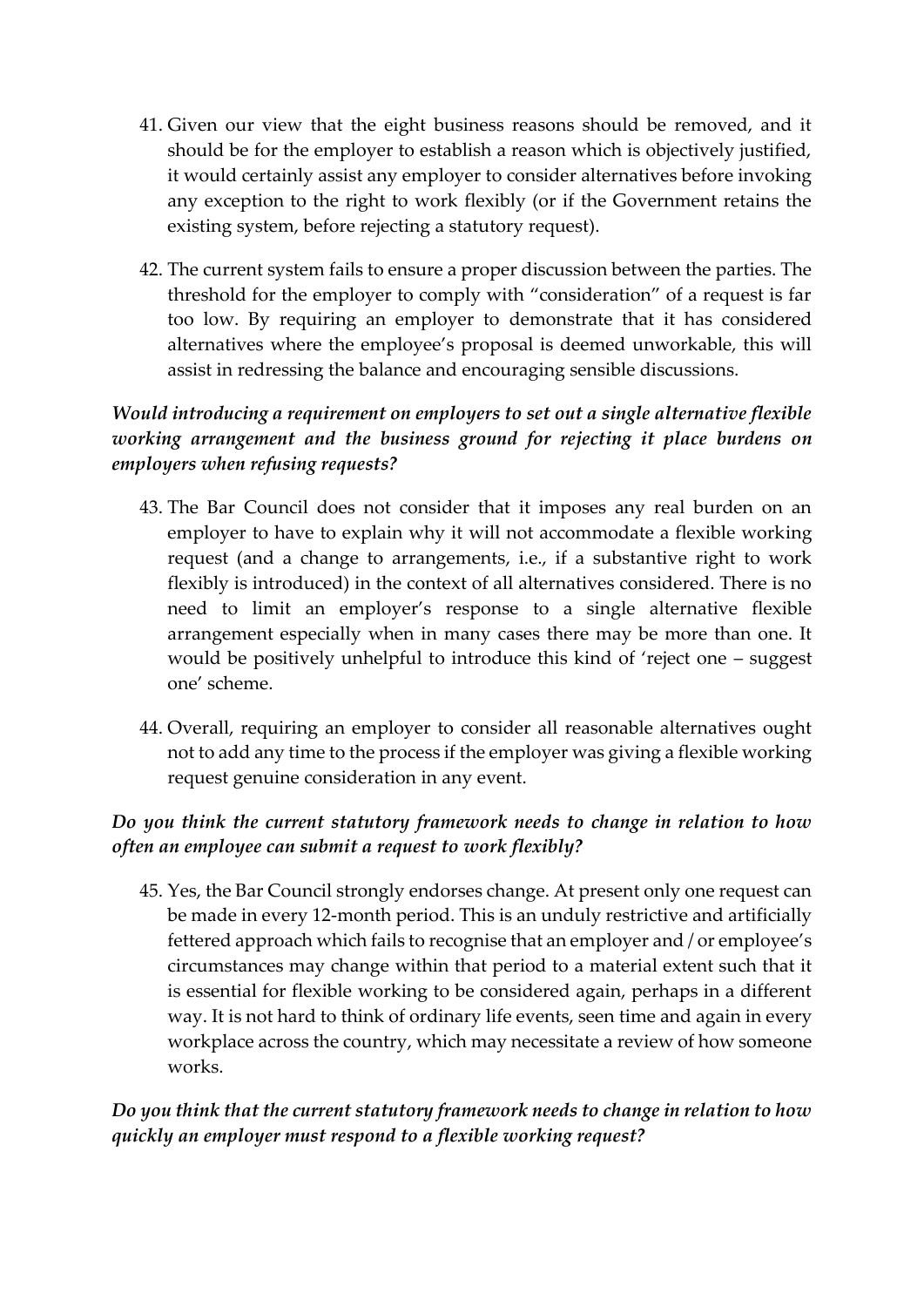- 46. Yes. The employer currently has three months in which to consider a request which we consider on balance to be too long. There will be a substantial number of requests which are made in response to fast changing life events where a wait of up to three months would make continued employment an impossibility.
- 47. We also recognise there are typically many demands on an employer and that employers vary in size and resources, and some may wish to take HR or legal advice. Balancing those factors, the Bar Council considers that if the current regime is continued i.e., simply a procedural right to request flexible working, the employer should respond as soon as reasonably practicable and by no later than 4 weeks unless the parties agree to extend that period up to a maximum of the existing 3 months (which it can itself be extended but only by agreement under current legislation).
- 48. If the Government considers legislating for a substantive right to work flexibly, we consider that the time in which to invoke any exception / objective justification should be same bearing in mind that the right would be available from day one and likely to be the subject of pre-contract negotiations and discussions.

## *If the right to request flexible working were to be amended to allow multiple requests, how many requests should an employee be allowed to make per year?*

*If the right to request flexible working were amended to reduce the time period within which employers must respond to a request, how long should employers have to respond?*

- 49. The consultation paper is unequivocal as to the benefits of flexible working. This reaction is not caused by the need to work from home during the pandemic but the consequence of employer and employee experiences since it was introduced.
- 50. This response adopts the words of the consultation; *the manifesto was clear that the Government could do more to make things easier for those balancing work with caring and other commitments* and suggests this could be done by removing the unfair restriction which means only one application can be made in a twelve month period.
- 51. In identifying the benefits of flexible working the consultation paper implicitly acknowledges the importance of flexibility for employees and in particular those with caring responsibilities. That need for flexibility is connected to an employee's personal circumstances which may not change for years but equally may change more than once in a twelve-month period.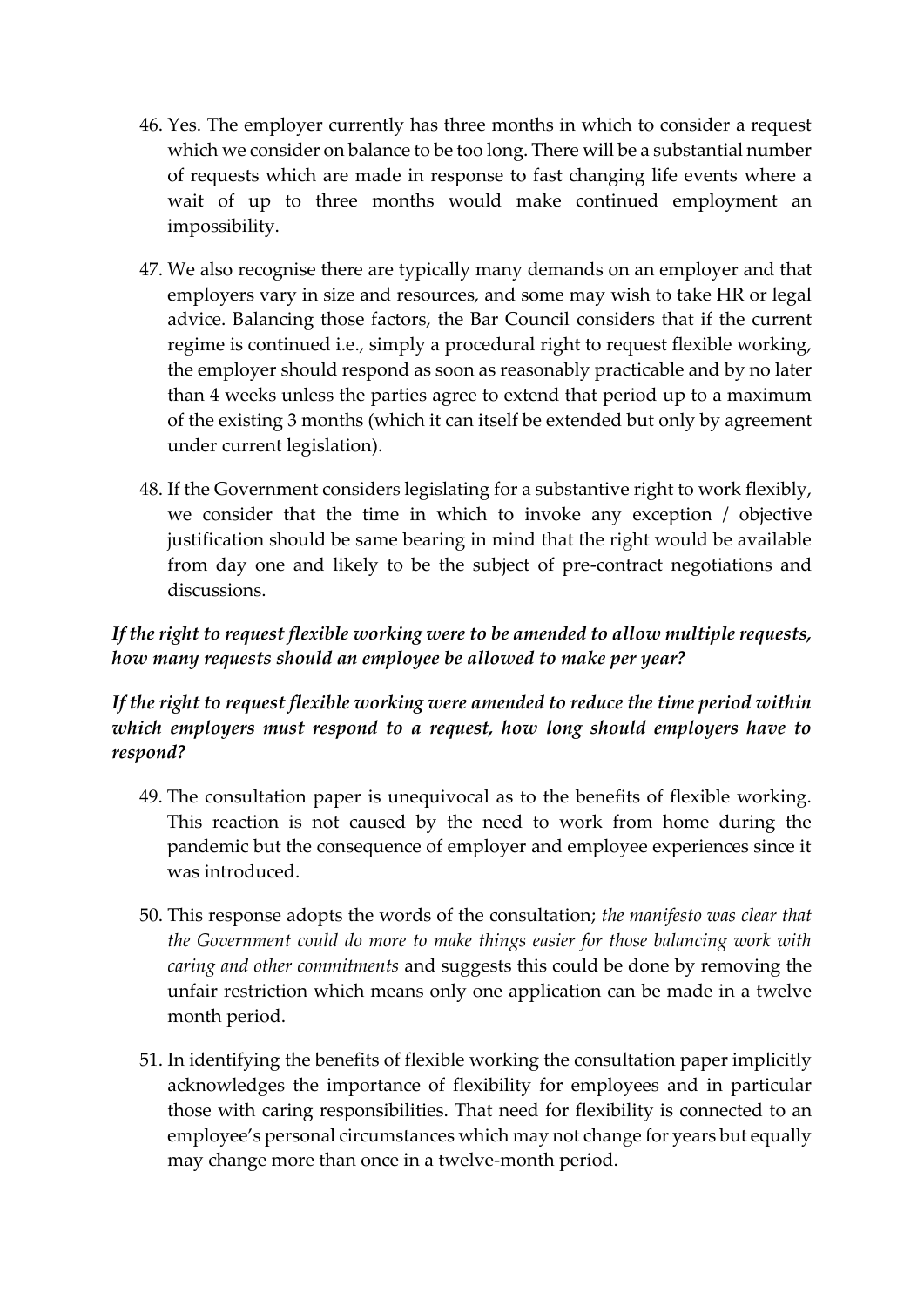- 52. The circumstances set out at paragraph 9 which might justify flexible working – such as illness or the care of the elderly – are not ones which can be predicted. For example, if an employee who has had a flexible working request refused (or indeed accepted) on January  $20<sup>th</sup>$  suddenly discovers that their mother is seriously ill on July  $20<sup>th</sup>$  why should they have to wait six months to make a further request? If the second request is motivated by a desire to nurse a dying relative it is impossible to understand the logic of one application every year.
- 53. If employers spoke in clear and near-universal terms of the disadvantages of flexible working this might lend weight to a restrictive approach and yet the opposite is the position.
- 54. The employee in the situation referred to above might find they have to give up work if the one application in a twelve-month period rule is maintained. If that is a potential effect of this rule then it would run contrary to a clear theme of the consultation – namely that flexibility leads to happy employees who in turn will perform well for their employers.
- 55. If the reasons which justify the right to make more than one application in a twelve period are sound it must mean that an answer within a shorter period than three months is often essential (see above).
- 56. The circumstances which may make a second request necessary illness or bereavement – are inevitably stressful and distressing. A significant delay (and that would include three months )would be capable of causing some employees to leave work rather than being able to wait for an answer.
- 57. Whilst employers must have a proper opportunity to assess the application and see if it can be granted it should not be to the disadvantage of the employee.
- 58. The right to make a second application within a twelve-month period and get a speedy response should depend upon the validity and appropriateness of the request not upon timing.
- 59. The Bar Council considers that there should be no limit on the number of requests but that the employee must bear the burden of demonstrating that there has been a material change of circumstances such as to justify making a further request where one or more other requests have been made. This will allow an employer to respond summarily to someone making essentially the same request again and again.

## *Are you aware that it is possible under the legislation to make a time-limited request to work flexibly?*